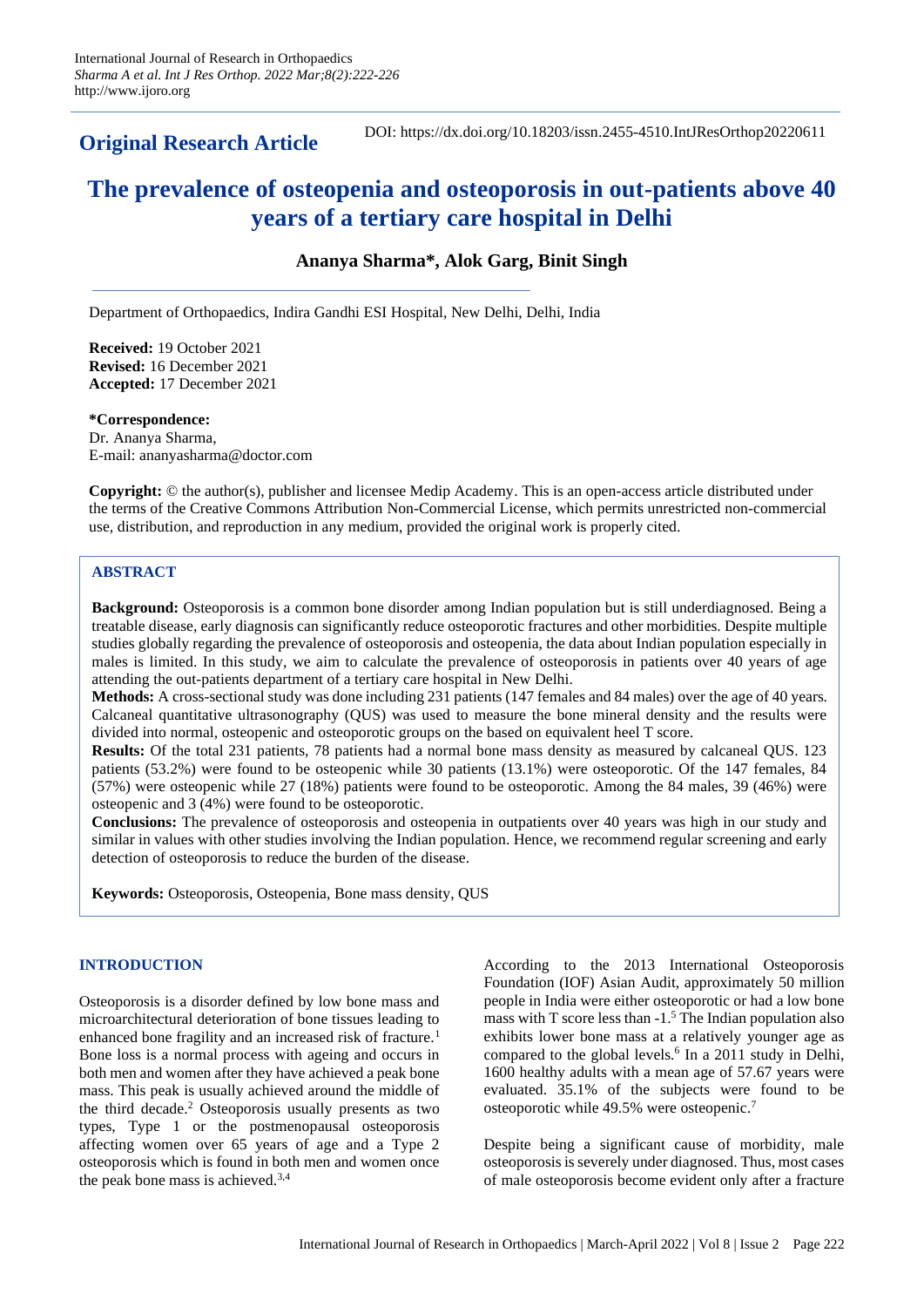has occurred.<sup>8</sup> Moreover, most studies on osteoporosis have been focused on post-menopausal women leading to lesser data regarding the extent of the prevalence of osteoporosis in males.9,10

Osteoporosis is measured according to the World Health Organization (WHO) criteria which is a decrease in bone mineral density (BMD) of 2.5 standard deviations or more below that of the mean peak BMD of young adults when measured by dual-energy x-ray absorptiometry  $(DEXA)$ .<sup>11</sup> A BMD between -1 to -2.5 standard deviations is considered osteopenic. The DEXA scan is considered the gold standard in measuring bone mineral density but the high cost and difficulty in accessing the test render it unavailable to most Indian population.<sup>12,13</sup>

Calcaneal quantitative ultrasound (QUS) was first introduced in 1984 and has been used in multiple studies since then.<sup>14</sup> When compared with the DEXA scan, QUS is portable, cheaper and does not emit any ionizing radiation. The QUS has proven to be a reliable and costeffective method as a preliminary tool for assessing bone mineral density.15,16

The aim of our study is to assess the prevalence of osteoporosis and osteopenia in a cross-sectional cohort of patients above 40 years of age presenting at the outpatient department of a tertiary health care centre in Delhi.

## **METHODS**

This was a cross sectional study conducted in the Department of Orthopaedics, Indira Gandhi ESI Hospital, Jhilmil, New Delhi, India.

The duration of the study was from September 2021 to October 2021.

A total of 231 patients over the age of 40 years attending the Orthopedic OPD were selected for the study with prior consent. The study included 147 females and 84 males. The inclusion criteria were: age more than 40 years, both men and women were included, informed consent, no systemic disorder. The exclusion criteria were: age less than 40 years, history of calcaneal fractures, history of prolonged immobilization, use of pharmacological drugs affecting bone density, steroid use, major systemic disorders.

The bone mineral density (BMD) of all patients was measured using the calcaneal quantitative ultrasound (QUS). Even though, the WHO T score criteria for osteoporosis and osteopenia is defined for the DEXA scan, an equivalent heel T score has been proved to be an effective test to rule out or confirm osteoporosis, thereby avoiding a DEXA scan.<sup>17</sup> Other studies have also reported the use of QUS as an effective screening method for osteoporosis using the same T score criteria. 18,19

The BMD of all patients were measured using their right heel and an adjusted equivalent heel T score was recorded. The T-scores were divided into normal, osteopenia and osteoporosis, as per the WHO criteria with osteoporosis being T value less than 2.5 standard deviation, osteopenia being a decrease between 1 to 2.5 standard deviation and normal (≤−1.0 SD).

A statistical analysis was done and categorical variables were presented as percentages while the continuous variables were presented as mean. The purpose and importance of the study were explained and a written informed consent was obtained from each participant.

## **RESULTS**

#### *Total patients and age wise distribution*

A total of 231 patients over the age of 40 years were included in the study including 147 females (63%) and 84 males (37%). The youngest patient was 40 years old and the eldest was 78 years with an average age of 49.14 years.



**Figure 1: Age wise patient distribution.**



**Figure 2: Age wise distribution.**

They were further subdivided into 3 age groups  $- (I)$  Age 40 to 49, (II) Age 50 to 59, (III) Age 60 years and above.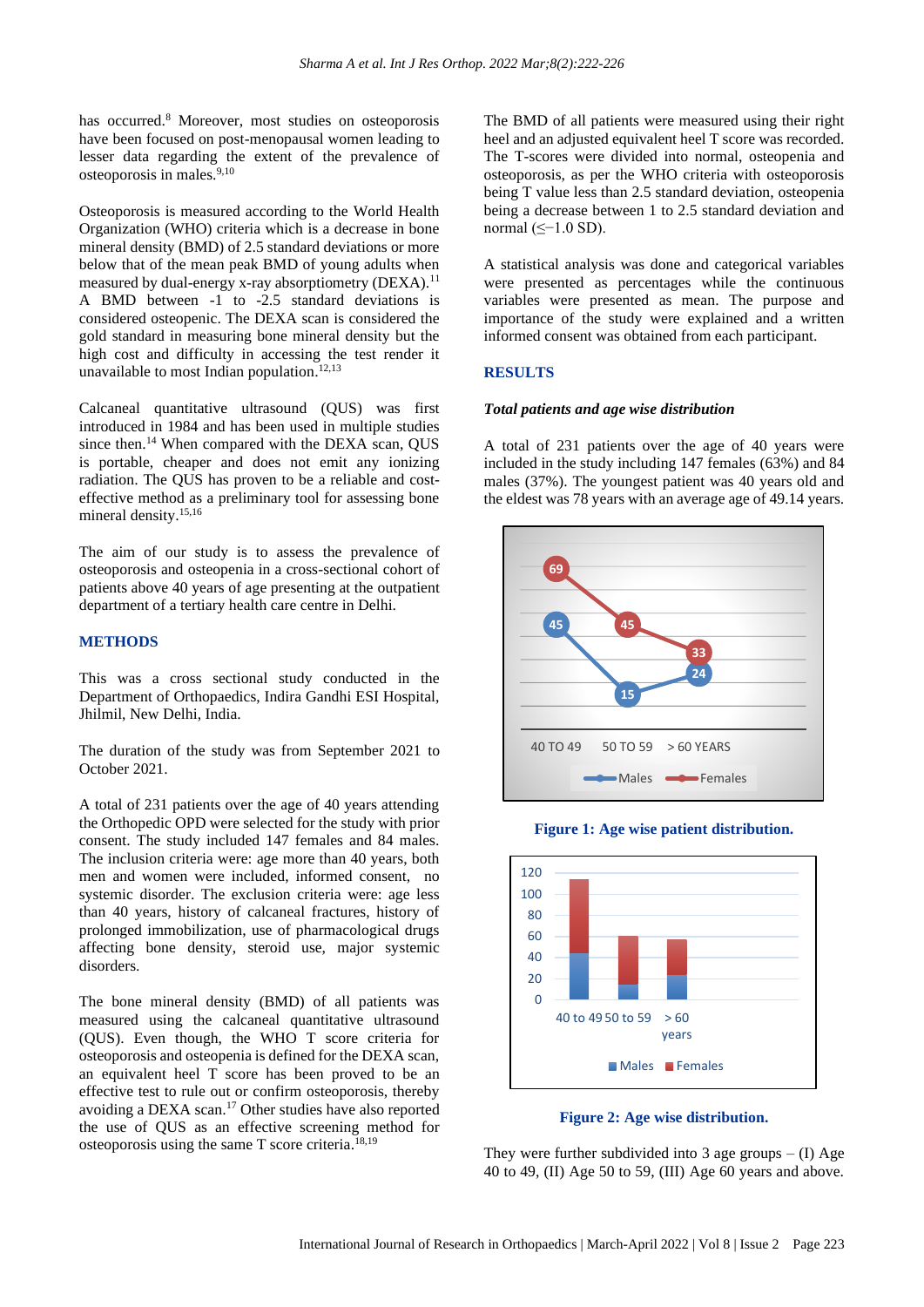Of the 147 females, 69 were between 40 to 49 years, 45 were between 50 to 59 years and 33 were above 60 years. Among the males, 45 were between 40 to 49 years, 15 were between 50 to 59 years and 24 were over the age of 60 years.



**Figure 3: Prevalence of osteoporosis.**



**Figure 4: Sex distribution of prevalence of osteoporosis.**



#### **Figure 5: Prevalence of osteoporosis by percentage.**

## *Prevalence of osteoporosis and osteopenia*

Of the total 231 patients, 78 patients had a normal bone mass density as measured by calcaneal QUS. 123 patients were found to be osteopenic with the T Score between -1

and -2.5 SD while 30 patients were osteoporotic. Thus, 33.7% patients belonged to the normal group, 53.2% were osteopenic and 13.1 % patients had osteoporosis.

## *Sex distribution*

#### *Females*

Of the 147 females, 36 presented with a normal bone density, 84 were osteopenic while 27 patients were found to be osteoporotic. The overall prevalence of osteopenia was 57% and Osteoporosis was 18%.

#### *Males*

Among the males, out of a total of 84, 42 had normal bone mass density, 39 were osteopenic and 3 were found to be osteoporotic. The prevalence of osteopenia was 46% and osteoporosis was 4%.

## **DISCUSSION**

The present study was done to assess the prevalence of osteopenia and osteoporosis in apparently healthy OPD patients from Delhi.

In women, the overall prevalence of osteopenia was 57% and Osteoporosis was 18% according to our study. A similar study done by Marwaha et al for women over 50 years of age found 45% women to be osteopenic while 42% were diagnosed as osteoporotic.<sup>7</sup> This increase in percentage could be attributed to a higher minimum age as an inclusion criterion. Another study by Gandhi et al of around 200 women from Mumbai over the age of 40 years found the prevalence of osteopenia in 34% and osteoporosis in 8% of the population while a study in Jammu using QUS put the values for the same as 37.69% and 20.25% respectively.20,21 A 2010 study from Pune reported osteopenic rate of 31.4% and osteoporosis in 14.3% of the sample population.<sup>22</sup>

In men, studies reporting the prevalence of osteoporosis are less. In our study, we found the prevalence of osteopenia was 46% and osteoporosis was 4%. The study by Sharma et al puts the osteoporosis rate at 8.5% in males over 50 years of age, the difference again attributed to a higher minimum age.<sup>9</sup> Shetty et al found the prevalence in South Indian males over 50 years at 10.7% while a similar study by Marwaha et al found the prevalence of osteoporosis in men at 24.6%.7,23

In the present study, the overall prevalence of osteopenia and osteoporosis was 53.2% and 13.1% respectively. A study by Vaishya et al determined the overall prevalence of osteoporosis at 9% in urban northern India. while Marwaha et als study of 1600 patients over 50 years gave an overall value of  $35.1\%$ .<sup>7,24</sup>

With such high rates of prevalence and the increased risk of morbidity due to osteoporotic fractures, a screening tool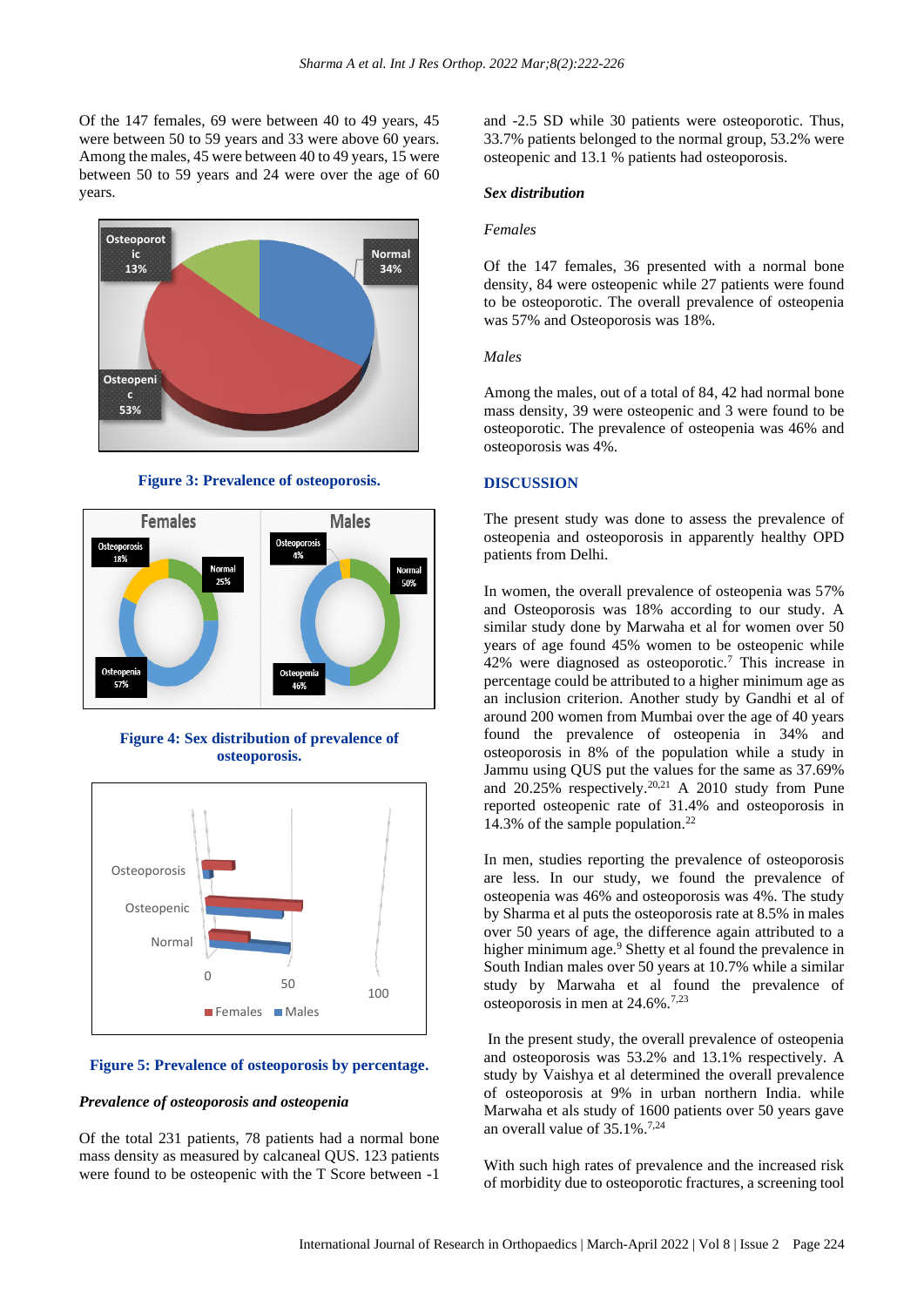is needed which can help identify 'at-risk' patients. The calcaneal QUS has proven to be as effective as DEXA scan in its ability to predict fracture risk.<sup>25</sup> The QUS has also been reported to give similar results to a central DEXA scan in the elderly.<sup>15</sup>

## *Limitations*

Our study had certain limitations. The sample size was relatively small and limited to East Delhi. Moreover, other confounding factors like serum calcium levels and vitamin D levels were not assessed. It also had the limitation of being a cross sectional study. A large multicentric longitudinal study would help us better assess the true prevalence of osteoporosis in the country.

## **CONCLUSION**

The prevalence of decreased bone mass density in our study is high with more than half the sample population being osteopenic or osteoporotic. Osteoporosis is a preventable disease which can as easily be treated. An early diagnosis and treatment can significantly reduce the risk of fractures and other morbidities, thereby reducing the overall global burden of the disease. Even though Indian men over 40 years have lesser prevalence of osteoporosis than women, they are still at risk. Hence, we recommend regular screening of patients to diagnose osteoporosis as well as interventional strategies to raise awareness among the general population.

*Funding: No funding sources Conflict of interest: None declared Ethical approval: The study was approved by the institutional ethics committee*

## **REFERENCES**

- 1. World Health Organization. Assessment of Fracture Risk and Its Application to Screening for Postmenopausal Osteoporosis. Report of a WHO Study Group. Geneva: World Health Organization. 1994.
- 2. Hunter DJ, Sambrook PN. Bone loss. Epidemiology of bone loss. Arthritis Res Ther. 2000;2:441-5.
- 3. Riggs BL, Melton LJ 3rd .Evidence for two distinct syndromes of involutional osteoporosis. :The American Journal of Medicine. 1983;75(6):899-901.
- 4. Warming L, Hassager C, Christiansen C. Changes in bone mineral density with age in men and women: A longitudinal study. Osteoporos Int. 2002;13:105-12.
- 5. Mithal A, Kaur P. Osteoporosis in Asia: A Call to Action. Curr Osteoporos Rep. 2012;10:245-7 .
- 6. Khanna P, Bhargava S. Roentgen assessment of bone density in North Indian population. Indian J Med Res. 1971;59:1599-609.
- 7. Marwaha RK, Tandon N, Garg MK, Kanwar R, Narang A, Sastry A, et al. Bone health in healthy Indian population aged 50 years and above. Osteoporos Int. 2011;22:2829-36.
- 8. Cilotti A, Falchetti A. Male osteoporosis and androgenic therapy: From testosterone to SARMs. Clin Cases Miner Bone Metab. 2009;6:229-33.
- 9. Agrawal NK, Sharma B. Prevalence of osteoporosis in otherwise healthy Indian males aged 50 years and above. Arch Osteoporos. 2013;8:116.
- 10. Sharma B, Prakash V, Agrawal N, Singh S. Prevalence of male osteoporosis in India. Indian J Endocrinol Metab. 2012;16:S519.
- 11. World Health Organization: WHO scientific group on the assessment of osteoporosis at the primary health care level. Summary Meeting Report;Brussels, Belgium. 5–7 May 2004; World Health Organization. 2007.
- 12. Anburajan M, Ashok KD, Sapthagirivasan V. Vol. 5. Singapore: IACSIT Press; 2011. Evaluation of osteoporosis in Indian women and men using peripheral dual-energy X-ray absorptiometry (pDXA) IPCBE.
- 13. Malhotra N, Mithal A. Osteoporosis in Indians. Indian J Med Res. 2008;127:263-8.
- 14. Laugier P. An overview of bone sonometry. Int Congr Ser. 2004;1274:23-32.
- 15. Bauer DC, Gluer CC, Cauley JA, Vogt TM, Ensrud KE, Genant HK et al. Broadband ultrasound attenuation predicts fractures strongly and independently of densitometry in older women. A prospective study of osteoporotic fractures research group. Arch Intern Med. 1997;157:629-34.
- 16. Khow KT, Reeve J, Luben R, Bingham S, Welch A, Wareham N et al. Prediction of total hip fracture risk in men and women by quantative ultrasound of the calcaneus: EPIC-Norfolk prospective population study. Lancet. 2004;363:197-202.
- 17. Diez-Perez A, Marin F, Vila J, Abizanda M, Cervera A, Carbonell C, et al. Evaluation of calcaneal quantitative ultrasound in a primary care setting as a screening tool for osteoporosis in postmenopausal women. J Clin Densitom. 2003;6:237-45.
- 18. Knapp KM, Blake GM, Spector TD, Fogelman I. Can the WHO definition of osteoporosis be applied to multi-site axial transmission quantitative ultrasound? Osteoporos Int. 2004;15:367-74.
- 19. Jin NN, Lin SQ, Zhang Y, Chen FL. Assess the discrimination of Achilles InSight calcaneus quantitative ultrasound device for osteoporosis in Chinese women: Compared with dual energy X-ray absorptiometry measurements. Eur J Radiol. 2010;76:265-8.
- 20. Gandhi AB, Shukla AK. Evaluation of BMD of women above 40 years of age. J Obstet Gynecol India. 2005;55(3):265-7.
- 21. Sharma S, Tandon VR, Mahajan A, Kour A, Kumar D. Preliminary screening of osteoporosis and osteopenia in urban women from Jammu using calcaneal QUS. Indian J Med Sci. 2006;60(5):183-9.
- 22. Unni J, Garg R, Pawar R. Bone mineral density in women above 40 years. J Midlife Health. 2010;1(1):19-22.